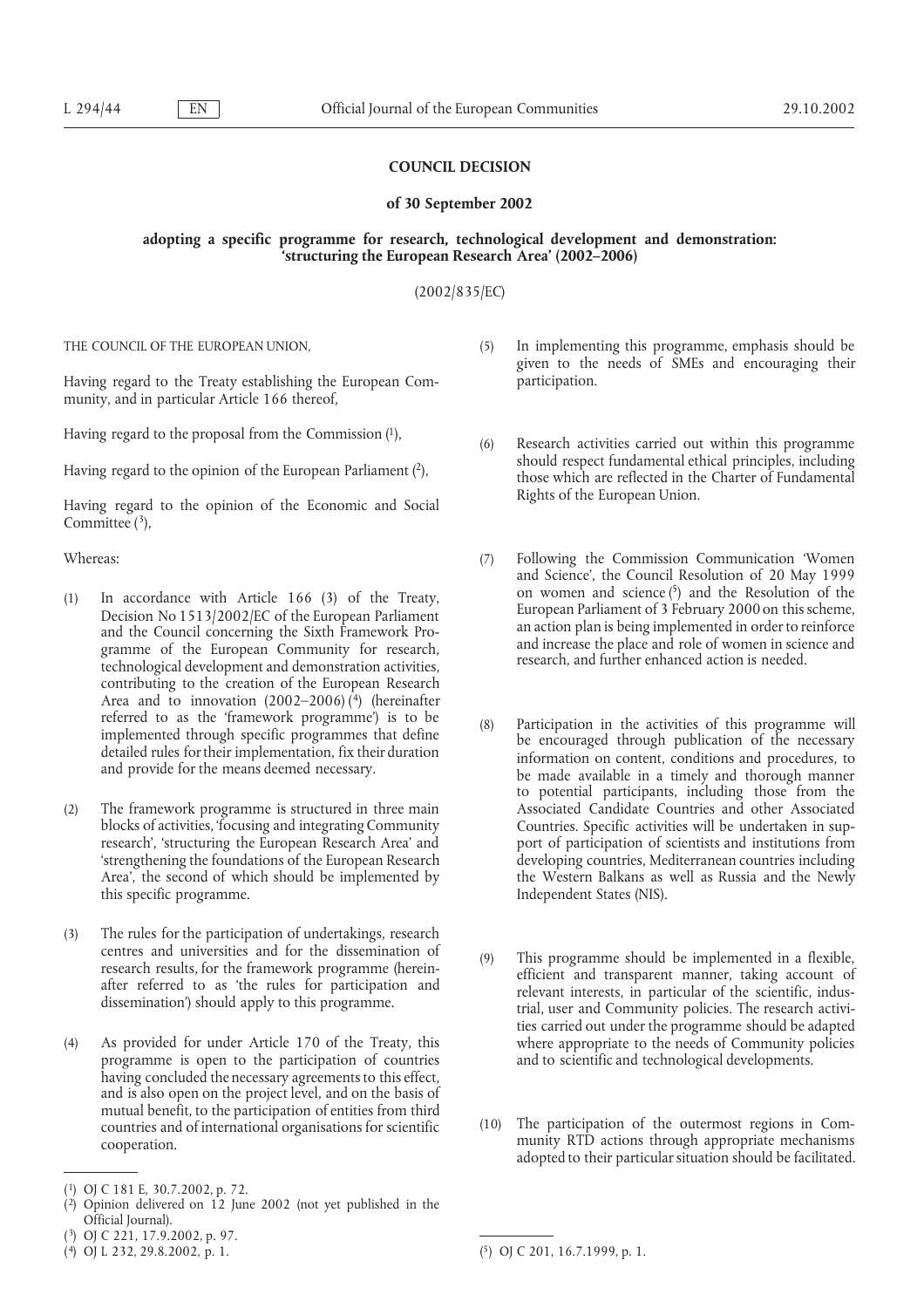- (11) The measures necessary for the implementation of this Decision should be adopted in accordance with Council Decision 1999/468/EC of 28 June 1999 laying down the procedures for the exercise of implementing powers conferred on the Commission<sup>(1)</sup>.
- (12) The Commission should in due course arrange for an independent assessment based on comprehensive implementation data to be conducted concerning the activities carried out in the fields covered by this programme bearing in mind its contribution to the creation of the European Research Area, which will be done in a spirit of openness with respect to all the relevant actors.
- (13) The Scientific and Technical Research Committee (CREST) has been consulted on the scientific and technological content of the programme,

HAS ADOPTED THIS DECISION:

### *Article 1*

1. In accordance with Decision No 1513/2002/EC (hereinafter referred to as the 'framework programme', a specific programme on structuring the research area (hereinafter referred to as the 'specific programme') is hereby adopted for the period from 30 September 2002 to 31 December 2006.

2. The objectives and scientific and technological priorities for the specific programme are set out in Annex I.

# *Article 2*

In accordance with Annex II to the framework programme, the amount deemed necessary for the execution of the specific programme shall be EUR 2 605 million, including a maximum of 6,0 % for the Commission's administrative expenditure. An indicative breakdown of this amount is given in Annex II to this Decision.

#### *Article 3*

All research activities carried out under the specific programme must be carried out in compliance with fundamental ethical principles.

#### *Article 4*

1. The detailed rules for financial participation by the Community in the specific programme shall be those referred to in Article 2(2) of the framework programme.

2. Instruments for implementing the specific programme are defined in Annexes I and III to the framework programme and described in Annex III to this Decision.

3. The rules for participation and dissemination shall apply to the specific programme.

### *Article 5*

1. The Commission shall draw up a work programme for the implementation of the specific programme, setting out in greater detail the objectives and scientific and technological priorities set out in Annex I, and the timetable for implemen-.<br>tation

2. The work programme shall take account of relevant research activities carried out by the Member States, Associated States and European and international organisations. It shall be updated where appropriate.

### *Article 6*

1. The Commission shall be responsible for the implementation of the specific programme.

The procedure laid down in Article  $7(2)$  shall apply for the adoption of the following measures:

- the drawing up and updating of the work programme referred to in Article  $\vec{5}(1)$ , including the instruments to be used on a priority basis and any subsequent adjustment to their use as well as the content of the calls for proposals and the evaluation and selection criteria to be applied;
- approval of funding of RTD actions where the estimated amount of the Community contribution under this programme is equal to or more than EUR 0,6 million;
- the drawing-up of the terms of reference for the external assessment provided for in Article 6(2) of the framework programme;
- any adjustment to the indicative breakdown of the amount as set out in Annex II.

### *Article 7*

1. The Commission shall be assisted by a Committee.

2. Where reference is made to this paragraph, Articles 4 and 7 of Decision 1999/468/EC shall apply.

The period laid down in Article 4(3) of Decision 1999/468/EC shall be set at two months.

<sup>(1)</sup> OJ L 184, 17.7.1999, p. 23.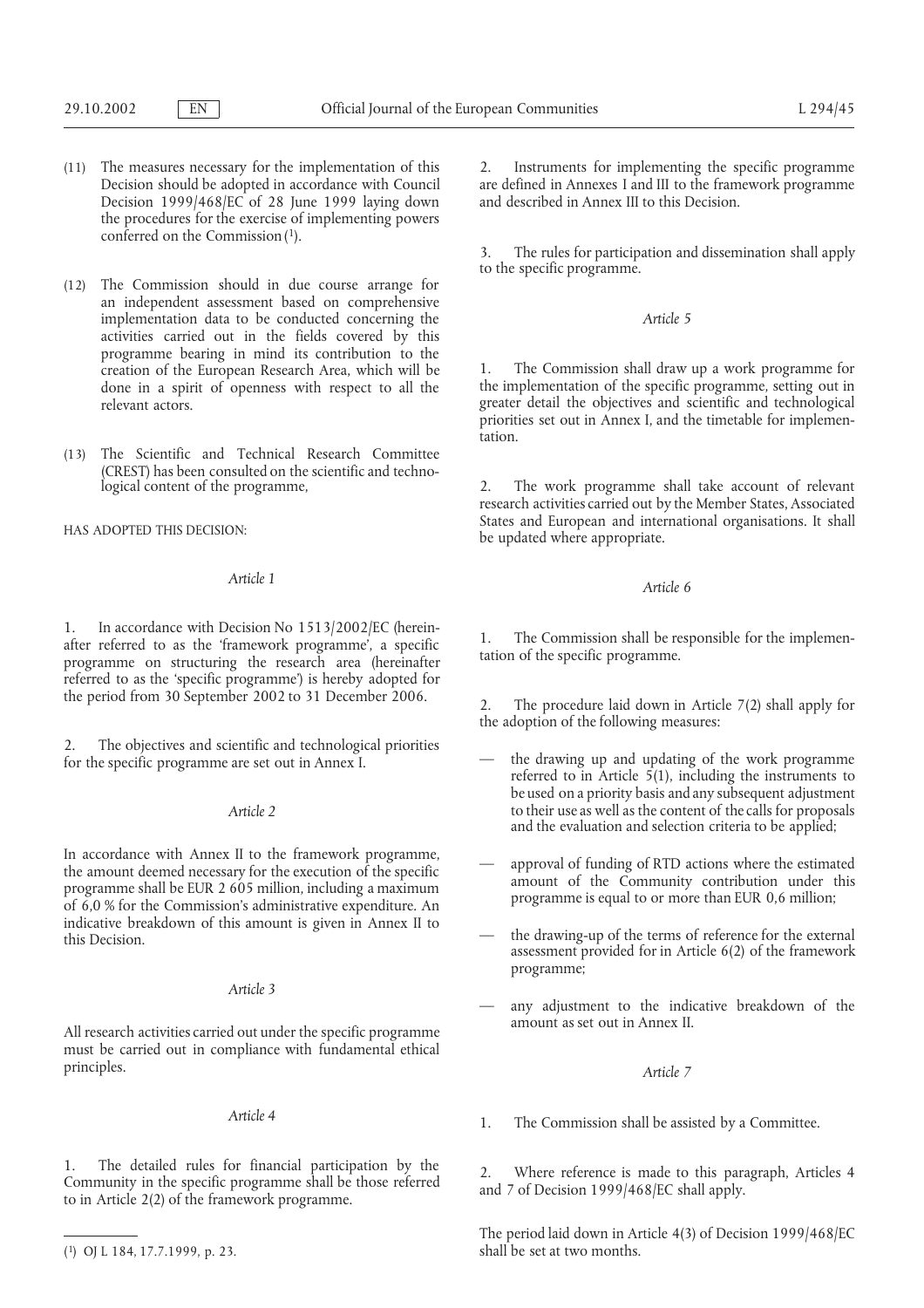3. The Committee shall adopt its rules of procedure.

*Article 8*

1. The Commission shall regularly report on the overall progress of the implementation of the specific programme, in accordance with Article 4 of the framework programme; information on financial aspects shall be included.

2. The Commission shall arrange for the independent monitoring and assessment provided for in Article 6 of the framework programme to be conducted concerning the activities carried out in the fields covered by the specific programme.

*Article 9*

This Decision is addressed to the Member States.

Done at Brussels, 30 September 2002.

*For the Council The President* B. BENDTSEN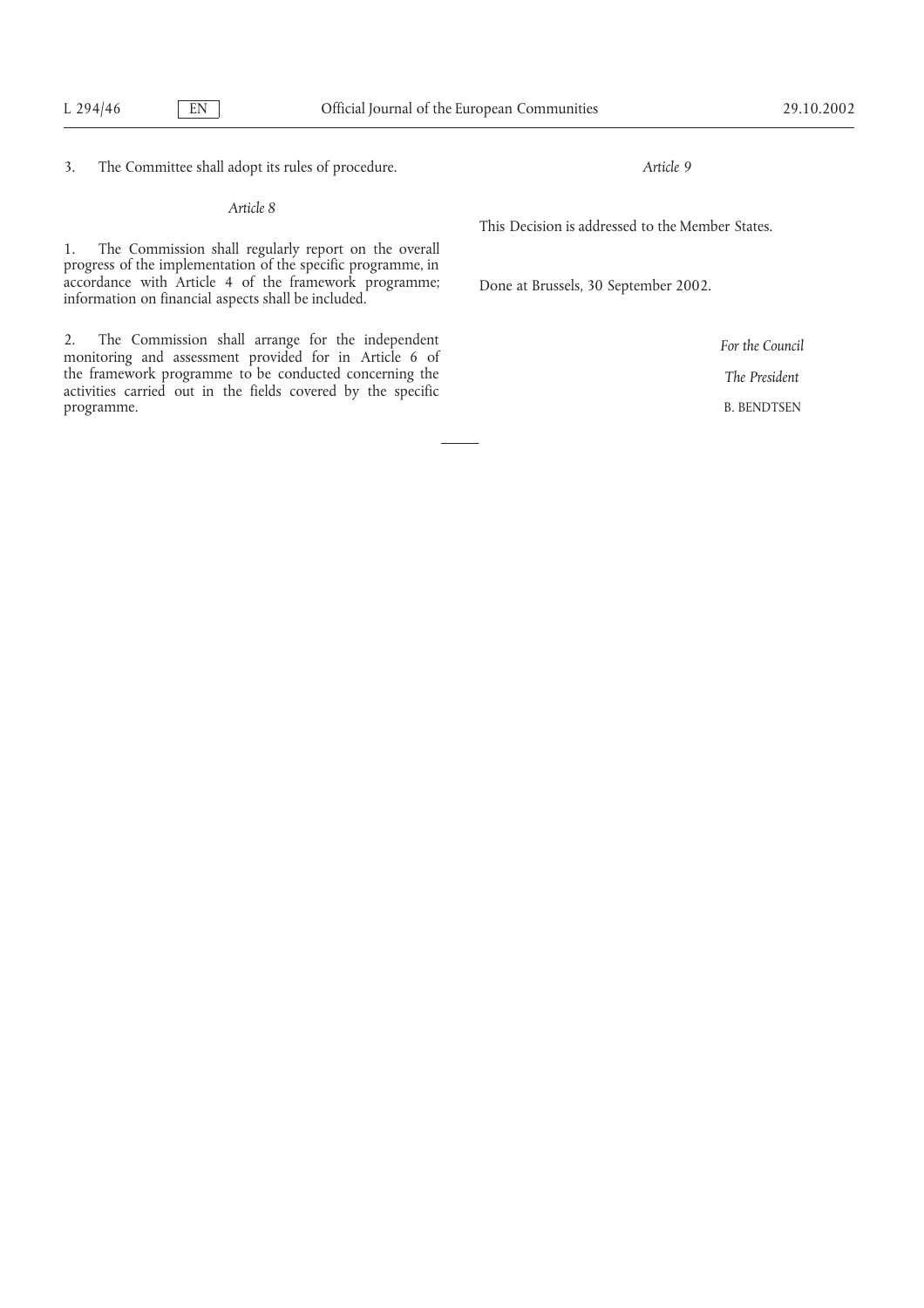## *ANNEX I*

#### **SCIENTIFIC AND TECHNOLOGICAL OBJECTIVES AND BROAD OUTLINES OF THE ACTIVITIES**

#### 1. **Introduction**

This programme will attack a number of key structural weaknesses that are manifested across all fields of European research and which are likely to have progressively more important effects on the EU's capacity to meet the aspirations of its citizens as its economies and societies become more knowledge-based. It will:

- enhance the propensity, at all levels, to turn research into useful and commercially valuable innovations;
- promote the development of human resources which constitute the underlying raw material on which research capabilities must be built, as well as the mobility of researchers — and of their knowledge and expertise — between European countries and to Europe from outside;
- stimulate the development and upgrading of research infrastructures of the highest quality on a more rational and cost-effective basis, and make facilities and associated resources more universally available to research workers throughout Europe who are able to benefit from them;
- develop the means for more constructive and effective communication and dialogue between research and citizens in general, so as to enable society at large to have a better-informed and more constructive influence on the future development and governance of science, technology and innovation (1).

By their nature and means of implementation, the activities carried out within this programme are applicable to all fields of research and technology. They have specific vocations, distinct from, and complementary to, the activities implemented within other parts of the framework programme, notably those within the 'Integrating and strengthening the European Research Area' programme in the priority thematic areas defined for EU research in that programme, and attention will be given to ensure coherence with them.

This complementary relationship will be reflected in:

- improved provisions for human resource development and knowledge transfer arising from the implementation of the activities covered by this programme, which would apply, inter alia, to the thematic priority areas of research, as well as research infrastructures of broad application, including those crossing the boundaries between priority areas;
- the use, as appropriate, of consistent methods and tools to promote innovation through research and to reconcile better research with the concerns of society, as well as consistent frameworks for the implementation of actions on human resources, infrastructure support and ensuring the ethical conduct of research, which may be implemented, inter alia, within the context of integrated projects and networks of excellence.

Participation of the candidate countries in this programme will be encouraged.

During the implementation of this programme and in the research activities arising from it, fundamental ethical principles are to be respected. These include the principles reflected in the Charter of Fundamental Rights of the European Union, protection of human dignity and human life, protection of personal data and privacy, as well as animals and the environment in accordance with Community law and relevant international conventions and codes of conduct, e.g. the Helsinki Declaration in its latest version, the Convention of the Council of Europe on Human Rights and Biomedicine signed in Oviedo on 4 April 1997, and the Additional Protocol on the Prohibition of Cloning Human Beings signed in Paris on 12 January 1998, the UN Convention on the Rights of the Child, the Universal Declaration on the Human Genome and Human Rights adopted by UNESCO, and the relevant World Health Organisation (WHO) resolutions.

<sup>(1)</sup> With a view to facilitating such coherent implementation of the programme, for each meeting of the programme committee as defined in the agenda, the Commission will reimburse, in accordance with its established guidelines, the expenses of one representative per Member State, as well as of one expert/adviser per Member State for those agenda items where a Member State requires specific expertise.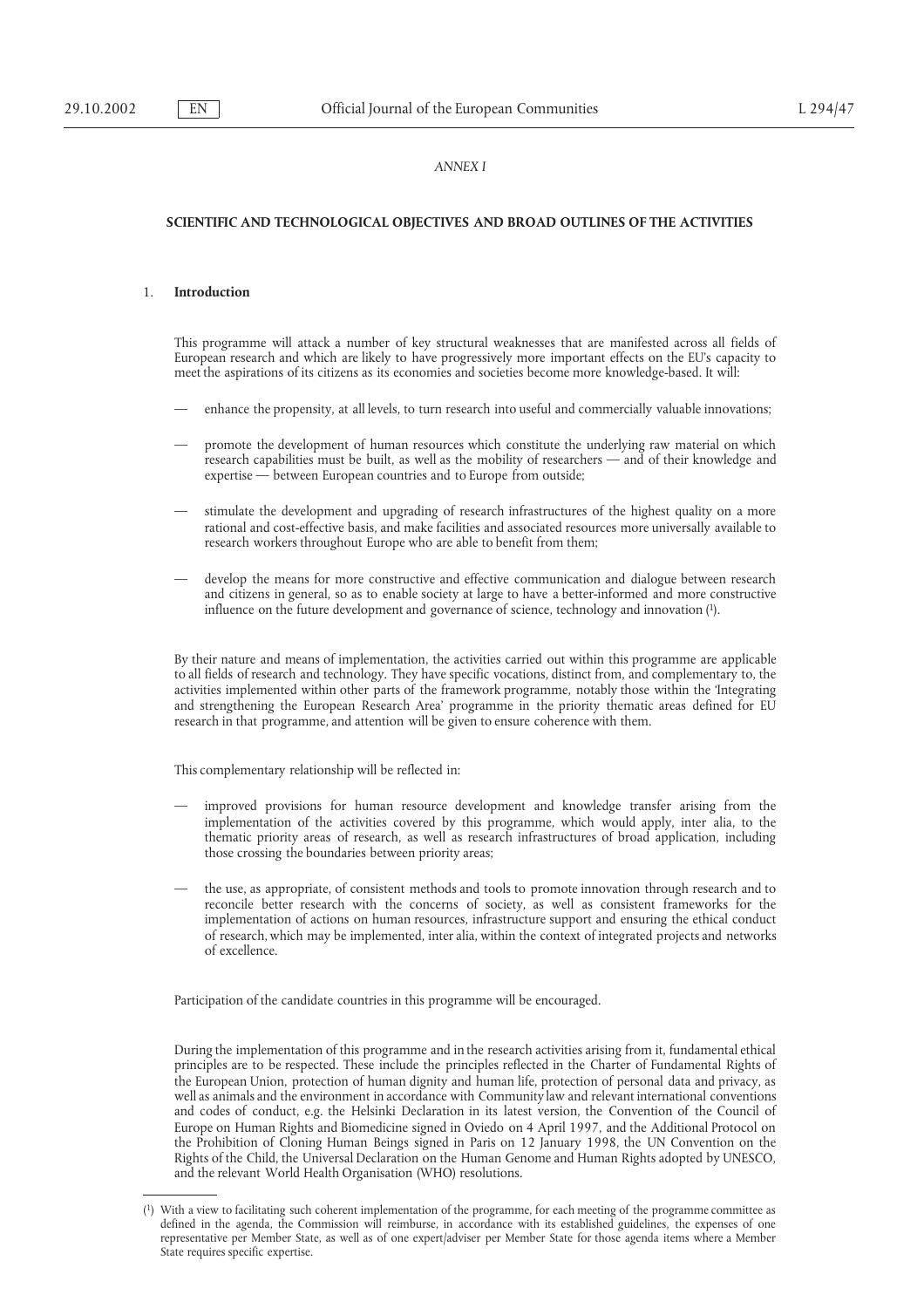Account will also be taken to the opinions of the European Group of Advisors on the Ethical Implications of Biotechnology (1991–1997) and the opinions of the European Group on Ethics in Science and New Technologies (as from 1998).

Participants in research projects must conform to current legislation and regulations in the countries where the research will be carried out. Where appropriate, participants in research projects must seek the approval of the relevant ethics committees prior to the start of the RTD activities. An ethical review will be implemented systematically for proposals dealing with sensitive issues. In specific cases, an ethical review may take place during the implementation of a project.

The following fields of research will not be financed under this programme:

- research activity aiming at human cloning for reproductive purposes;
- research activity intended to modify the genetic heritage of human beings which could make such changes heritable (1);
- research activities intended to create human embryos solely for the purpose of research or for the purpose of stem cell procurement, including by means of somatic cell nuclear transfer.

In accordance with the Amsterdam protocol on animal protection and welfare, animal experiments must be replaced with alternatives wherever possible. Suffering by animals must be avoided or kept to a minimum. This particularly applies (pursuant to Directive 86/609/EEC) (2) to animal experiments involving species which are closest to human beings. Altering the genetic heritage of animals and cloning of animals may be considered only if the aims are ethically justified and the conditions are such that the animals' welfare is guaranteed and the principles of biodiversity are respected.

# 2. **Research and innovation**

### *Objectives*

The overall aim is to make a tangible improvement in Europe's innovation performance, in the short, medium and long term, by stimulating a better integration between research and innovation, and by working towards a more coherent and innovation-friendly policy and regulatory environment across the European Union.

To this end, and in accordance with the objectives of the Commission Communication 'Innovation in a knowledge-driven economy', activities will be implemented in a number of specific areas that are complementary and mutually supportive, within themselves and with the actions carried out under the heading 'Integrating and strengthening the European Research Area'. They will focus on improving the knowledge, understanding and capabilities of the actors involved — research workers, industrialists, investors, public authorities at European, national and regional levels, and others — by encouraging more intensive and fruitful interactions between them, and by providing strategic information and services, as well developing new methodologies and tools, to assist them in their particular endeavours. A general principle underlying all these actions is that innovation cannot be separated from research; the actions serve to reinforce the links between research and innovation, from the point of the conception of research activities, right through the period of their realisation.

To strengthen their structuring effect in Europe, these activities will, where appropriate, be carried out in cooperation with other forums or organisations at regional, national or European level, such as the European Investment Bank (EIB) and the European Investment Fund (EIF) in the context of the 'Innovation 2000 Initiative', as well as in coordination with Structural Funds measures in this field.

<sup>(1)</sup> Research relating to cancer treatment of the gonads may be financed.

<sup>(2)</sup> OJ L 358, 18.12.1986, p. 1.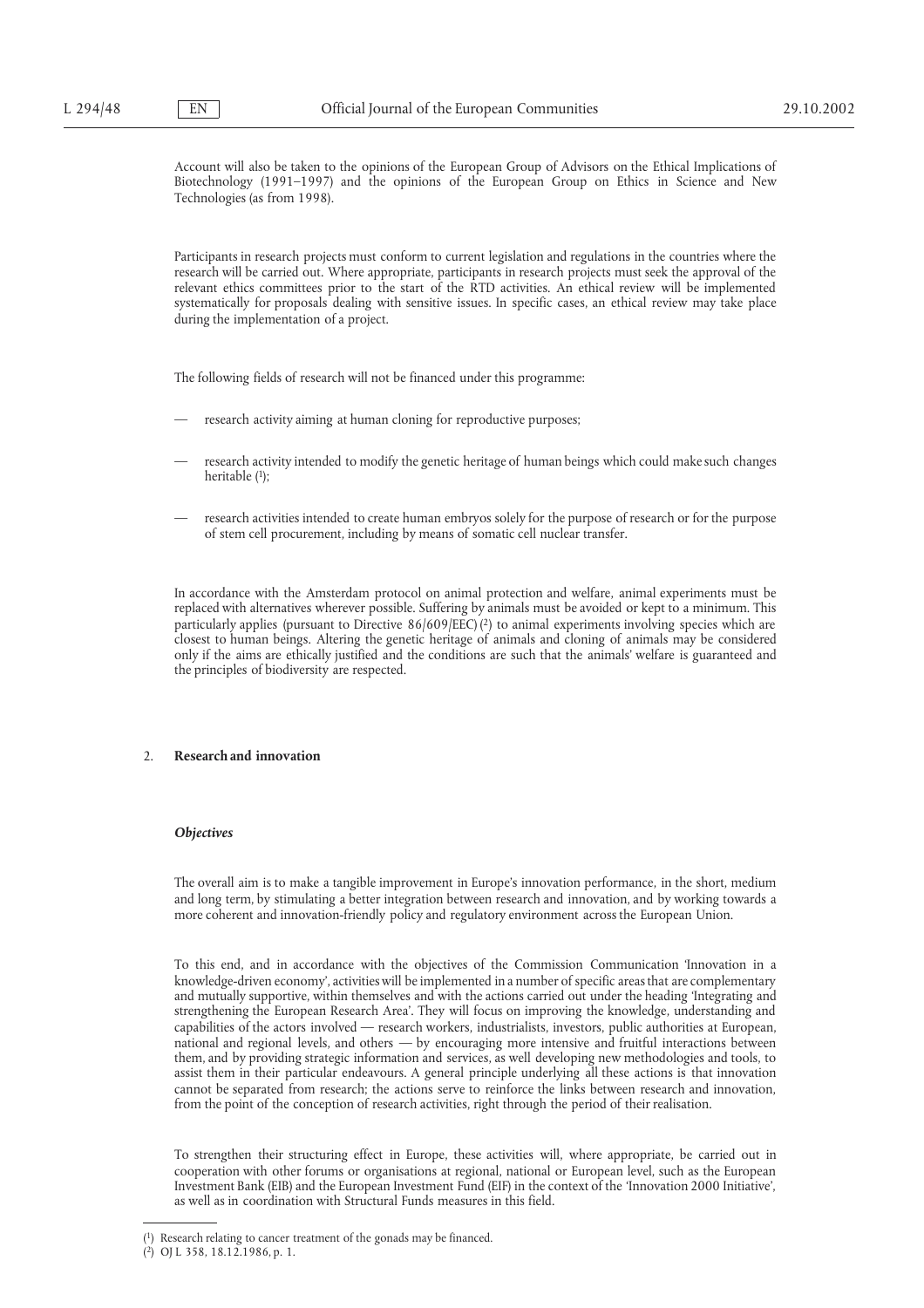# Activi ti es en vis aged

(a) *Networking the players and users and encouraging interaction between them*

The effectiveness of innovation systems depends on the intensity of interactions and exchanges between the players concerned. The European networks involved in this activity will, among other things, have the aim of encouraging interfaces between research and industry and between business and funding. The activities will concern the encouragement and validation of local and regional initiatives to promote the creation and development of innovative businesses; the involvement of users in the innovation process; exchanges of good practice and the implementation of transnational cooperation involving universities, incubators, risk capital funds, etc.; and the optimisation of practices with regard to communication, training, transfer and sharing of knowledge between universities, businesses and the financial world.

(b) *Encouraging transregional cooperation*

The regional level is the most appropriate for putting in place innovation strategies and programmes involving the main local players. The purpose of this activity, to be carried out in close cooperation with activities in the context of regional policy and the Structural Funds, will be:

- to promote exchanges of information on specific innovation-related themes;
- facilitate transfers of good practice and put in place innovation strategies in the regions in countries due to join the EU and
- encourage the carrying out at regional and trans-regional level of schemes or measures that have proved successful at European level.
- (c) *Experimenting with new tools and approaches*

The purpose of these activities is to experiment with new innovation concepts and methods addressing in particular critical points in the innovation process. These activities will concern:

- experimenting on a European scale with new concepts applied in a national or regional environment to promote innovation and the setting-up of innovative businesses;
- analysis of the potential for reproducing and/or exploiting proven methods, tools or results in new contexts and
- putting into place integrated platforms making it possible to input and disseminate knowledge and know-how concerning the socio-technical processes of innovation.
- (d) *Putting services in place and consolidating them*

The establishment of the European Research Area and the gradual integration of innovation systems in Europe will require a supply of information and services transcending the existing national fragmentation. The activities to be carried out will concern:

- the CORDIS research and innovation information service, which will be supplemented by other media in order to reach the various target populations;
- the network of innovation relay centres, the geographical coverage of which will continue to be extended, and which will be supplemented by instruments to encourage the transnational transfer of knowledge and technologies and
- information and support services in fields such as intellectual or industrial property and access to innovation funding.
- (e) *Stepping up economic and technological intelligence*

In the knowledge-based economy, economic and technological intelligence is a vital component of competitive research and innovation strategies. The activities to be carried out will centre on the innovation players: SMEs, researcher-entrepreneurs and investors. They will mainly involve intermediaries working with/for these players as well as organisations with economic and technological intelligence expertise. They will concentrate on specific scientific and technological themes or industrial sectors and may concern: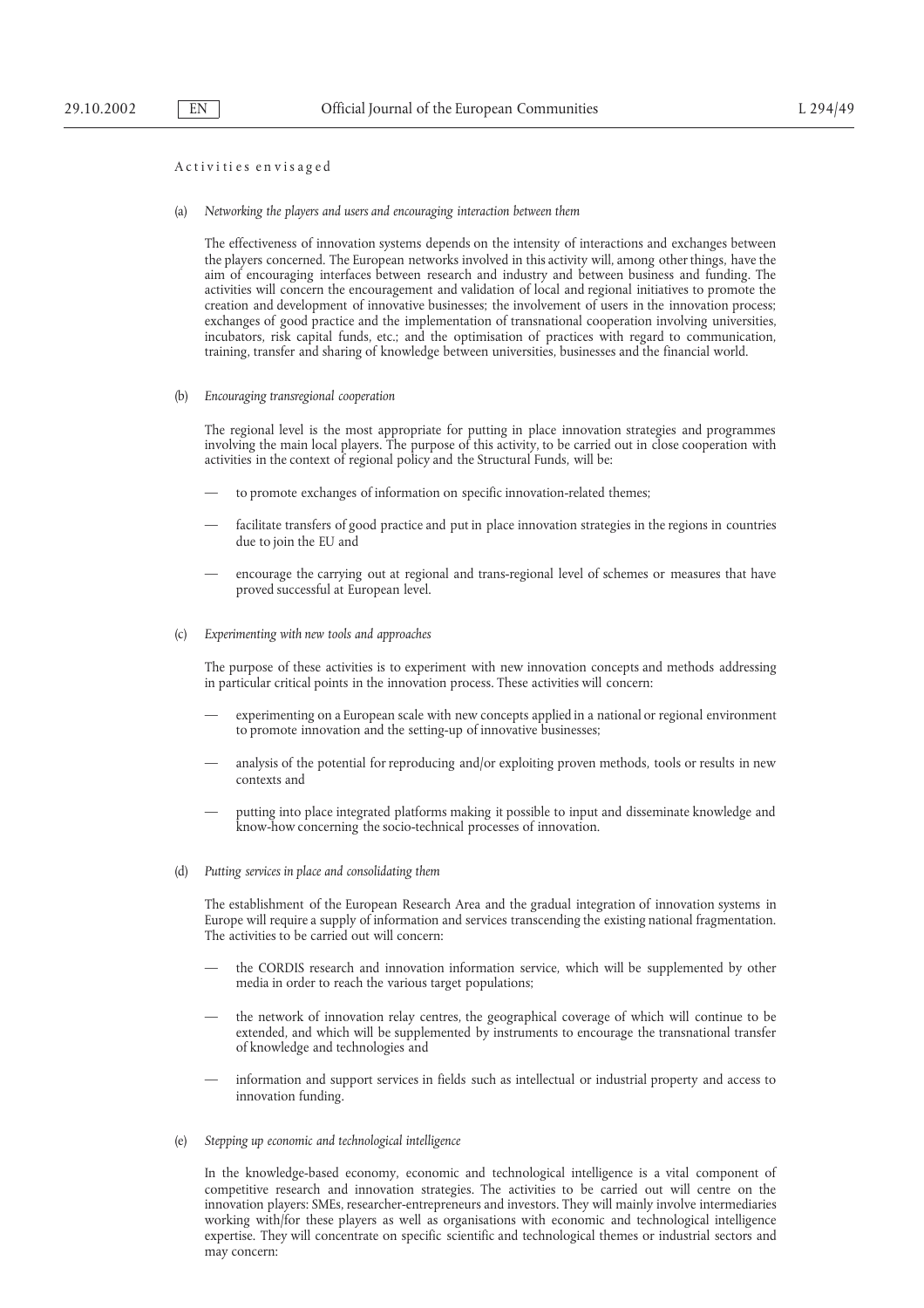- innovation promotion in SMEs, in particular by means of activities aimed at facilitating their participation in the Community research programmes;
- support for activities concerning the gathering, analysis and dissemination of information on scientific and technological developments, applications and markets which may be of assistance to the stakeholders and
- identification and dissemination of best practice with regard to economic and technological intelligence.
- (f) *Analysing and evaluating innovation in Community research projects*

The research and innovation activities carried out in the context of Community projects, in particular within the networks of excellence and the integrated projects, represent a plentiful source of information about obstacles to innovation and the practices to be deployed in order to overcome them. The ex-post analysis of these practices will concern:

- the gathering and analysis of information on measures taken to promote innovation in Community projects, as well as the obstacles encountered and the actions needed to remove them;
- the comparison of experience derived from Community projects with the lessons learnt from other national or intergovernmental programmes and the validation of the information obtained and
- the active dissemination of this information among businesses and other participants in the generation and exploitation of knowledge.

#### 3. **Human Resources and Mobility**

Today's knowledge-based societies are heavily dependent on their capacity to produce, transfer and utilise knowledge. This requires mobilising cognitive resources, beginning with the research community. The overall strategic objective of the Human Resources and Mobility activity is to provide broad support for the development of abundant and dynamic world-class human resources in the European research system, taking into account the inherent international dimension of research.

The mobility of research workers will be promoted with a view to the successful creation of the European Research area. This will involve a coherent set of actions, largely based on the financing of structured mobility schemes for researchers. These will essentially be geared to the development and transfer of research competencies, the consolidation and widening of researchers' career prospects and the promotion of excellence in European research. The widely recognised Marie Curie name will apply to all the actions concerned.

The activity will be open to all fields of scientific and technological research that contribute to the Community's RTD objectives. However, in order to respond to the evolution of Europe's requirements in this area, the possibility of refining priorities, as regards for example, scientific disciplines, participating regions, types of research organisations, and potential of the targeted researcher populations, especially women and younger researchers will be retained, and will take into account measures taken towards creating synergies in the area of higher education in Europe.

Attention will be paid to:

- the participation of women within all actions, and appropriate measures to promote a more equitable balance between men and women in research;
- the personal circumstances relating to mobility, particularly with respect to the family, career development and languages; and
- the development of research activity in the less-favoured regions of the EU and Associated Candidate Countries, and to the need for increased and more effective cooperation between research disciplines and between academia and industry, including SMEs.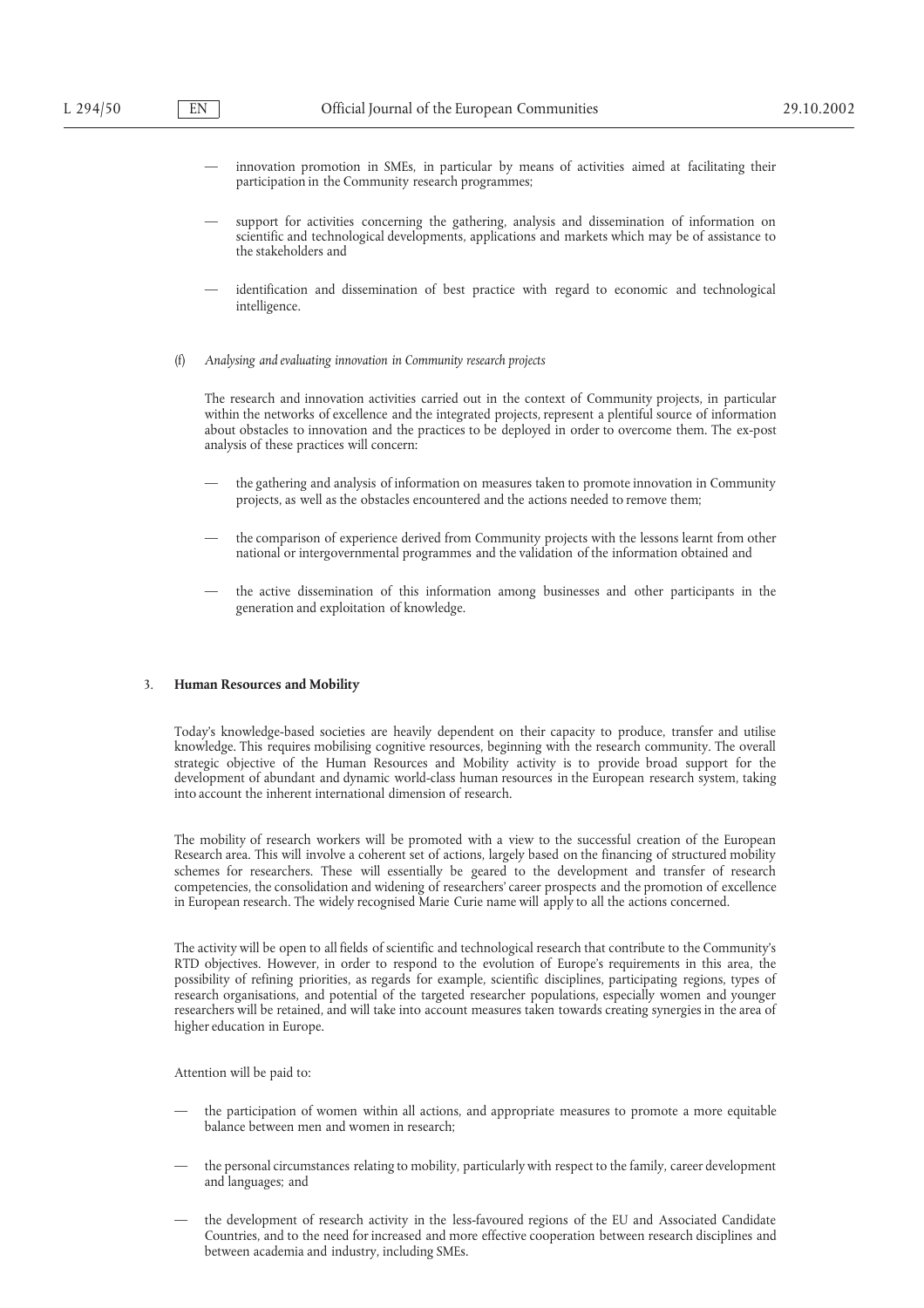With a view to further reinforcing the human potential for European research, this activity will also aim to attract the best and most promising researchers from third countries (1), promote the training of European researchers abroad and stimulate the return of European scientists established outside Europe.

Actions to be pursued

Four main strands of actions will be implemented.

(a) *Host-driven actions*

This first strand is aimed at supporting research networks, research organisations and enterprises (including in particular SMEs), in the provision of structured global schemes for the transnational training and mobility of researchers, and the development and transfer of competencies in research including those relating to research management and research ethics. The actions concerned are intended to have a strong structuring effect on the European research system, in particular by encouraging junior researchers to pursue a research career.

Training elements in this strand will be directed at researchers at the early stages (typically the first 4 years) of their research careers, such as those who are undertaking a doctoral degree, while the transfer of competencies and knowledge will involve more experienced research workers. These actions are also intended to encourage mobility between different sectors.

- Marie Curie Research Training Networks These provide the means for research teams of recognised international stature to link up, in the context of a well-defined collaborative research project, in order to formulate and implement a structured training programme for research workers in a particular field of research. Networks will provide a cohesive, but flexible framework for the training and professional development of research workers, especially in the early stages of their research career. Networks also aim to achieve a critical mass of qualified research workers, especially in areas that are highly-specialised and/or fragmented; and to contribute to overcoming institutional and disciplinary boundaries, notably through the promotion of multidisciplinary research. They will also provide a straightforward and effective means to involve the less-favoured regions of the EU and Associated Candidate Countries in internationally-recognised European research cooperation. Partners will be given significant autonomy and flexibility in the detailed operation of the networks. The duration of a network will typically be 4 years, with associated fellowships of up to 3 years, including short-term stays.
- Marie Curie Host Fellowships for Early Stage Research Training These will be targeted at higher education and research institutions, training centres and enterprises, with a view to reinforcing their training capability. The scheme will be directed at research workers in the early stages of their professional career. It will focus on the acquisition of specific scientific and technological competencies in research, as well as of complementary skills. Hosts will be selected on the basis of their area of specialisation in research training. The associated fellowships will allow for fellows' stays for up to a maximum duration of 3 years. The scheme will also work towards more coordinated approaches to training among the organisations concerned, particularly between those involved in international doctoral studies.
- Marie Curie Host Fellowships for the Transfer of Knowledge These will be directed at European organisations (universities, research centres, enterprises, etc.) in need of developing new areas of competence, as well as at furthering the development of research capabilities in the less-favoured regions of the EU and in the Associated Candidate Countries. Knowledge transfer fellowships will allow experienced researchers to be hosted at such organisations for the transfer of knowledge, research competencies and technology. Fellowships will have a maximum duration of 2 years.

<sup>(1)</sup> Participation and funding of researchers from third countries is foreseen in all of the host-driven mobility schemes (section a), as well as in one of the individual-driven schemes (section b). In such cases, account will be taken of any relevant arrangements between the Community and those countries — or groups of countries, as well as of the relevant Framework Programme participation and financing rules.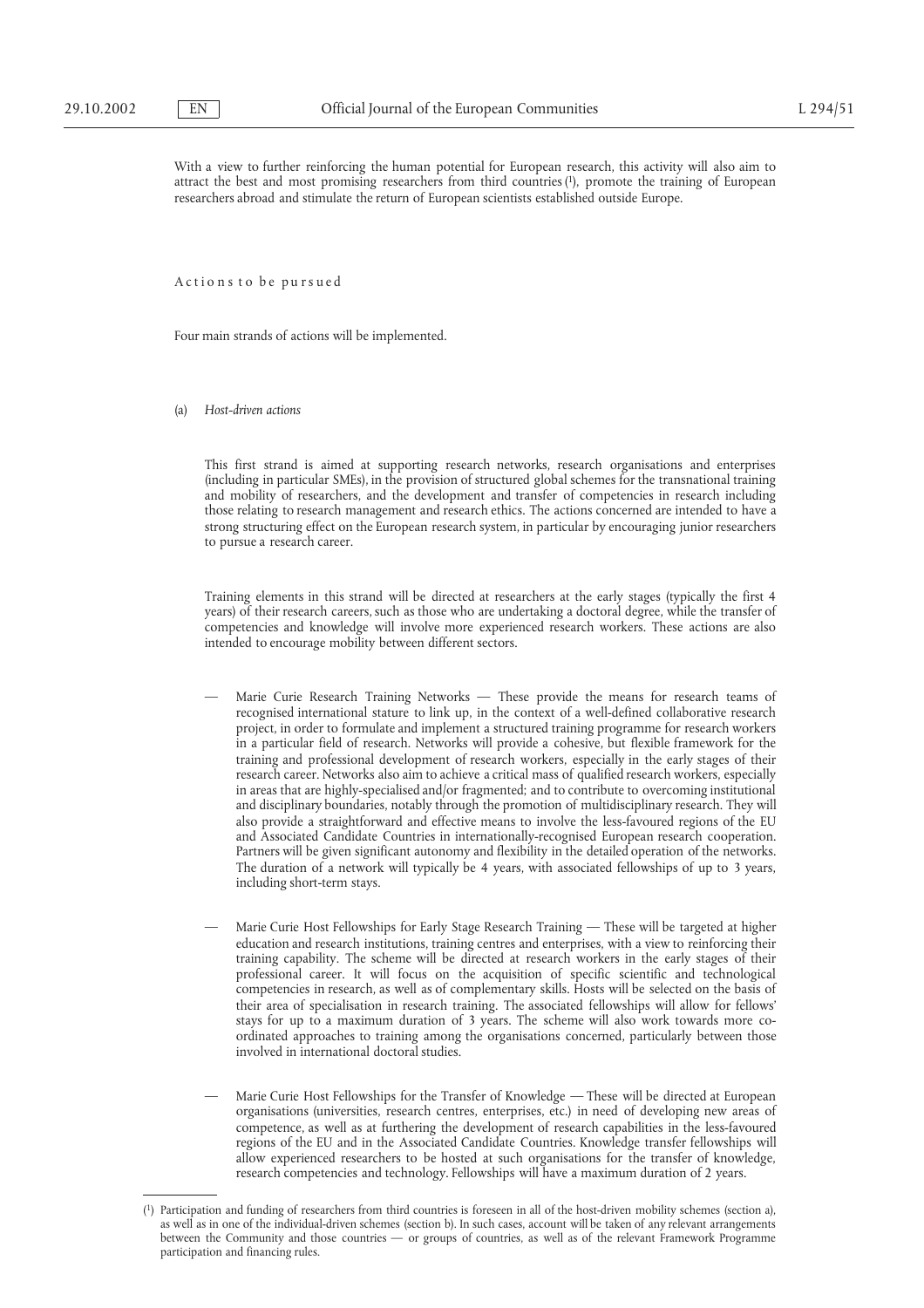- Marie Curie Conferences and Training Courses These will enable junior research workers to benefit from the experience of leading research workers. Support will be given to specific training activities (including virtual ones) that highlight particular European achievements and interests. Two categories of measures are foreseen: the first concerns support for a coherent series of high-level conferences and/or training courses (summer schools, laboratory courses etc.) proposed by a single organiser, and covering one or several specific themes; the second involves support for the participation of junior researchers in large conferences selected for their specific training interest. Such activities would typically be for a few days, but could extend to a few weeks, for example in the case of summer schools.
- (b) *Individual-driven actions*

This second strand of actions concerns the support to individual research workers, in response to their particular needs with a view to complement individual competencies in particular in terms of multidisciplinarity and research management, in the process of reaching a position of professional maturity and independence. It also addresses the linkages between European and third countries' research workers. It involves a number of schemes organised according to the geographical origin and destination of the research workers. Participation in these schemes will be open to researchers with at least 4 years of research experience, or those in possession of a doctorate degree.

- Marie Curie Intra-European Fellowships these will allow the most promising research workers from EU and Associated Countries to undertake training through research in the European organisations most appropriate to their individual needs. The application will be made by the fellow in conjunction with the host organisation. The topic will be freely chosen by the research workers in collaboration with the host, with a view to completing or diversifying his/her expertise. These fellowships will have a duration of 1 to 2 years.
- Marie Curie Outgoing International Fellowships these will be awarded to research workers from EU and Associated Countries to work in established third country research centres, thereby widening their international experience in research. This scheme will require the submission of a coherent individual training programme, involving a first phase abroad, followed by a mandatory second phase in Europe. This support should allow for a sufficiently long training period.
- Marie Curie Incoming International Fellowships These will aim at attracting top-class research workers from third countries to work and undertake research training in Europe, with the view to developing mutually-beneficial research cooperation between Europe and third countries. In the case of emerging and transition economies and developing countries, the scheme may include provision to assist fellows to return to their country of origin.
- (c) *Excellence Promotion and Recognition*

This third strand of actions will focus on the promotion and recognition of excellence in European research, thereby increasing its visibility and attractiveness. It will aim at promoting European research teams, especially in new and/or emerging areas of research, and at highlighting personal achievements of European research workers, with a view to supporting their further development and international recognition, while also promoting the diffusion of their work for the benefit of the scientific community.

- Marie Curie Excellence Grants These aim at providing support for the creation and development of European research teams which are considered to have the potential to reach a high level of excellence, more particularly for leading edge or interdisciplinary research activities. The grant will cover a period of up to  $\vec{4}$  years and will be awarded on the basis of a well defined research programme.
- Marie Curie Excellence Awards These are scientific prizes to give public recognition to excellence achieved by research workers who have in the past benefited from training and mobility support by the Community. Beneficiaries may propose themselves or be proposed by others.
- Marie Curie Chairs These will be awarded for the purpose of making top-level appointments, in particular to attract world-class research workers and encourage them to resume their careers in Europe. Awards will normally have a duration of three years. This scheme may be developed in synergy with the host-driven actions.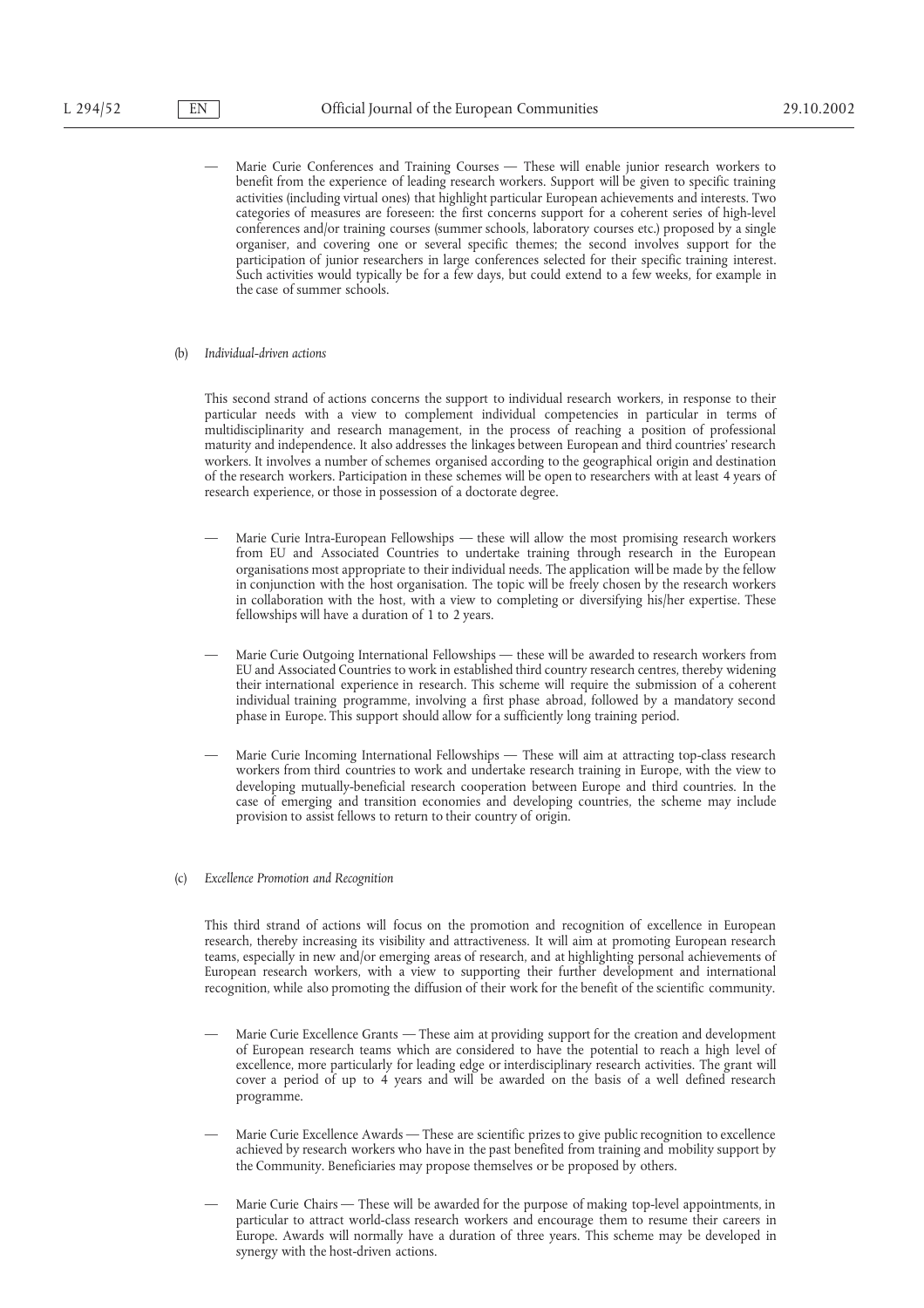#### (d) *Return and Reintegration Mechanisms*

A further mechanism Marie Curie Return and Reintegration Grants will be directed at researchers from the EU and Associated Countries who have just completed a Marie Curie fellowship of at least two years. It will consist of a lump sum, in the form of a grant to be used within one year following the term of the Marie Curie action. It will be allocated to the fellows on the basis of a defined project, which will be evaluated on its own merits. The mechanism will assist the professional reintegration of the research worker, the priority being given to reintegration in his or her country or region of origin.

A similar mechanism, but covering a longer period, up to two years, will apply to European research workers who have carried out research outside Europe for at least 5 years, with or without having benefited from a Marie Curie action, and who wish to return to Europe.

#### Cooperation with Member States and Associated Countries

The Human Resources and Mobility activity will seek to cofinance initiatives which foster cooperation and create synergies with and within programmes at national and regional level where these coincide with the specific objectives of the schemes outlined above. Such cooperation will be established on the basis of relevant Community criteria, with a view to creating genuine access to these initiatives for all EU and Associated Country researchers, playing a complementary role regarding programmes at national and regional level, notably by opening up access to these programmes for non-national research workers, as well as promoting cross-boarder training of research workers, and by promoting the adoption of mutually-recognised research training standards.

Initiatives will be undertaken to reinforce cooperation with Member States and Associated Countries in the provision of 'proximity support' to research workers, which is a key element of any mobility scheme for research workers moving within or returning to Europe. In particular, this could be undertaken through the support to the networking of existing and new structures, at national or regional level, with the aim of providing practical assistance to foreign research workers in matters (legal, administrative, familial or cultural) relating to their mobility.

A further aspect of this cooperation might concern a number of tasks associated with the management of the activity, beyond the increased importance of host-driven actions. In that context, envisaging alternative ways of management and follow up of individual fellowship contracts would require prior establishment of a clear demarcation of tasks and responsibilities in accordance with Community financial regulations and rules, and the undertaking of relevant cost/benefit analyses. A mechanism will be set up to monitor and optimise research workers' mobility and the return of European research workers who have temporarily emigrated from Europe. The same mechanism will also serve to monitor the mobility of research workers from the applicant countries with a view to the enlargement of the European Union.

#### In ter na l, F rame wo rk P ro gr amme C oo p era tion

The role of the Human Resources and Mobility activity is to support research training and the development of research competencies. It plays this role in parallel to the activities undertaken in the context of the thematic priorities. This does not preclude other activities within the Framework Programme from incorporating similar elements. The Human Resources and Mobility activity will provide assistance with regard to the adoption of consistent criteria in relation to the evaluation, selection and monitoring of such actions, as well as the promotion of common approaches among the activities, with a view to ensuring coherence and developing possible synergies, and an equitable balance in the participation of men and women.

#### 4. **Research infrastructures**

The ability of Europe's research teams to remain at the forefront of all fields of science and technology depends on their being supported by state-of-the-art infrastructures. The term 'research infrastructures' refers to facilities and resources that provide essential services to the research community in both academic and/or industrial domains. Research infrastructures may be 'single-sited' (single resource at a single location), 'distributed' (a network of distributed resources, including infrastructures based on Grid-type architectures), or 'virtual' (the service being provided electronically).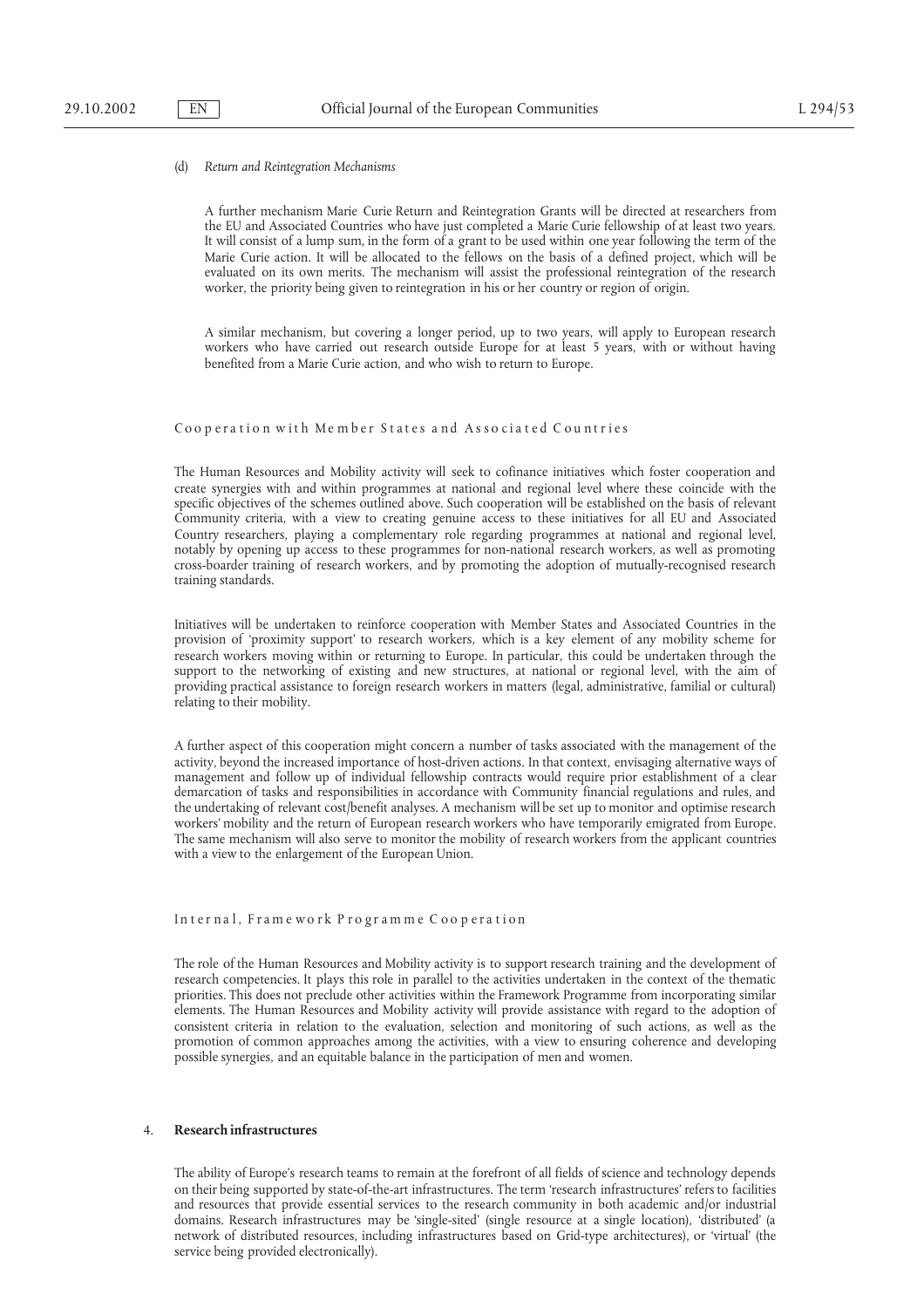The overall objective of this activity is to promote the development of a fabric of research infrastructures of the highest quality and performance in Europe, and their optimum use on a European scale based on the needs expressed by the research community. Specifically this will aim at:

- ensuring that European research workers may have access to the infrastructures they require to conduct their research, irrespective of the location of the infrastructure;
- providing support for a European approach for the development of new research infrastructures, also at the regional and transregional level, and for the operation and enhancement of existing infrastructures, including where appropriate facilities of world-wide relevance not existing in Europe.

Where relevant, support for research infrastructures in this programme will be implemented in association with the thematic priorities of the Framework Programme and with the other available forms of support.

Five schemes for support will be implemented:

- Transnational Access. The objective is to sponsor new opportunities for research teams (including individual researchers) to obtain access to individual major research infrastructures most appropriate for their work. Community financing will cover the necessary operating costs of providing access to such infrastructures for research teams working in Member States and Associated countries other than the state where the operator of a given infrastructure is located.
- Integrating Activities. The objective is to support the provision of essential services to the research community at European level. This may cover, in addition to transnational access, the establishment and operation of cooperation networks, and the execution of joint research projects, raising the level of the performance of the infrastructures concerned. The scheme will also encourage the bridging of gaps that may limit the potential for exploitation of research results by industry, including SME's. Integrating activities will be selected on the basis of a wide-scale but flexible scientific and technological programme of European dimension aiming, where appropriate, at the long-term sustainability of the programme. This scheme may be implemented through Integrated Infrastructure Initiatives and Coordination Actions.
- Communication Network Development. The objective of this scheme in support of existing research infrastructures is to create, in conjunction with the priority thematic research area on Information Society Technologies, a denser network between related initiatives, in particular by establishing a high-capacity and high-speed communications network for all research workers in Europe (GEANT) and specific high performance Grids and test-beds (GRIDs), as well as electronic publishing services.
- Design studies. The objective is to contribute, on a case-by-case basis, to feasibility studies and technical preparatory work undertaken in one or a number of Member States or Associated countries for those new infrastructures which have a clear European dimension and interest, taking into account the needs of all potential users and systematically exploring the possibilities of contributions from other sources, including the EIB or the Structural Funds for the funding of these infrastructures.
- Development of new infrastructures Optimising of European infrastructures by providing limited support for the development of a restricted number of projects for new infrastructures in duly justified cases where such support could have a critical catalysing effect in terms of European added value. This support, taking due account of Member States' opinion, may supplement contributions from the EIB or the Structural Funds to the funding of these infrastructures.

In general, funding provided for new or enhanced infrastructures will be limited to the minimum necessary to catalyse the activity with the major part of construction and operation, and the long-term sustainability of the infrastructures in question, being assured by national and/or other sources of finance. Such funding would only be provided on the basis of a detailed justification, based on European added value, addressing the scientific, legal and financial dimensions of the proposed development. Broadband communication networks, which are highly relevant to the political goals set out by the European Research Area and the e-Europe initiative, should also be used as a means to enhance scientific cooperation with third countries.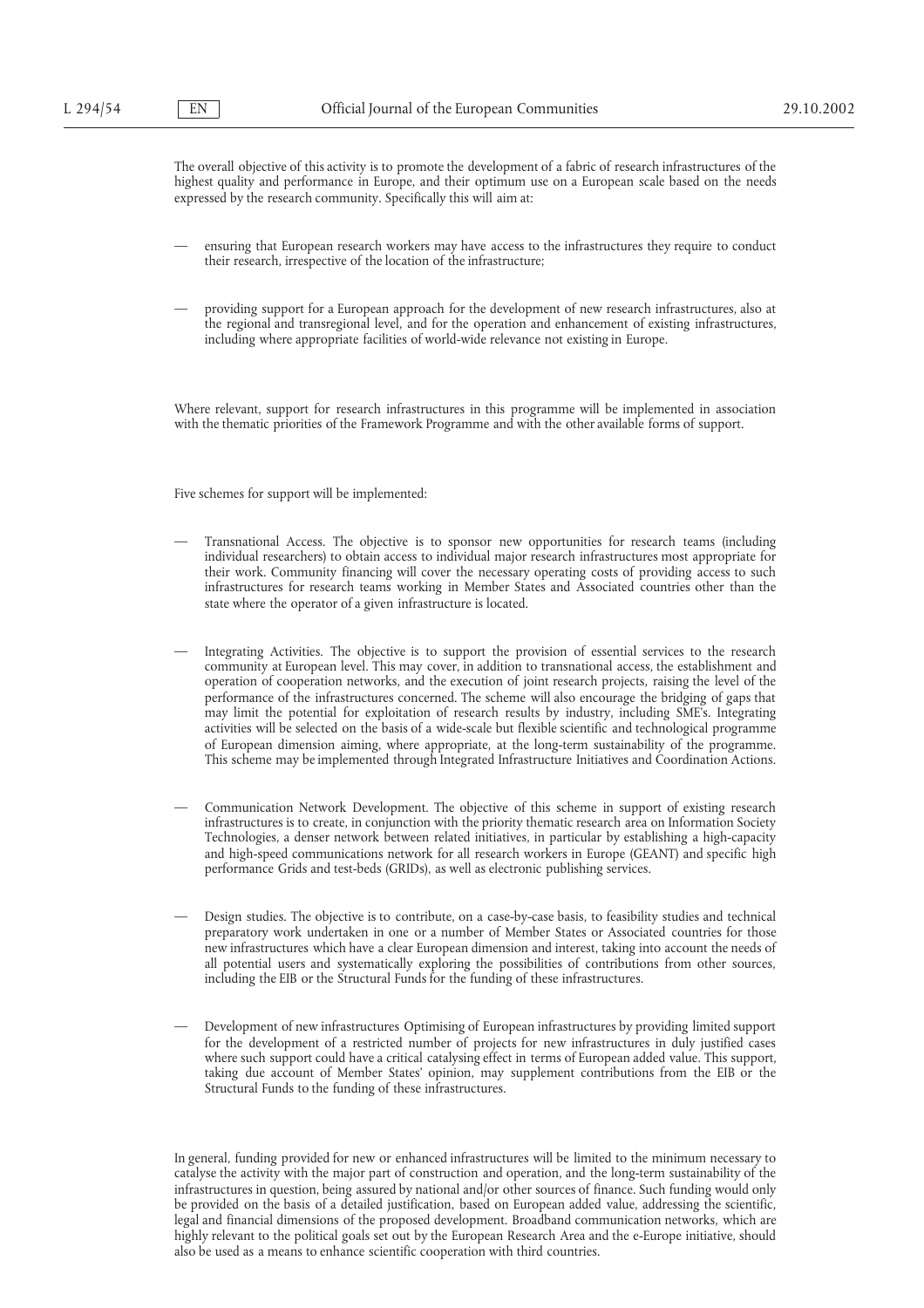Support for research infrastructures in this programme should, where relevant, take into account existing or future mechanisms for a European approach to research infrastructures in Europe (e.g. National Research and Education Networks — NRENS and European Strategy Forum for Research Infrastructures), as well as the scientific advice of existing European and international organisations (e.g. European Science Foundation — ESF). Accompanying measures under this programme may be implemented, where appropriate, to sustain these mechanisms.

# 5. **Science and society**

Today, and even more in the knowledge-based society of tomorrow, science and technology have a ubiquitous presence throughout the economy and in everyday life. If they are to realise their full potential in securing a continually increasing quality of life — in the broadest sense — for Europe's citizens, new relations and a more productive dialogue between the scientific community, industrialists, policy-makers and society at large, as well as scientists' critical thinking and responsiveness to societal concerns, will be needed.

Such a dialogue cannot be confined to the EU alone. It must be international in scope, taking full account of the enlargement perspective and the global context. Given the very broad range of issues and interactions that are implied in the relations between science and technology, on one hand, and the broader community, on the other, these considerations must be integrated within all areas of activity of the framework programme. The role of this specific activity is to develop the structural links between the institutions and activities concerned and provide a central focus, through common reference frameworks and the development of appropriate tools and approaches, to guide activities in this domain covered by the different parts of the framework programme.

It will be implemented by means of networks, benchmarking, exchange of best practices, developing and promoting awareness of methodologies, studies and the bringing together of national efforts. Appropriate synergies should also be created in relation to the implementation of Science and Society Action Plan. In specific cases, where appropriate, dedicated research will be supported.

(a) *Bringing research closer to society*

The aim is to examine systematically the various components of 'science and governance' in order to create conditions under which policy decisions are more effective in meeting society's needs, more soundly based in science and at the same take account of the concerns of civil society. This requires:

- consideration of effective processes of dialogue on emerging scientific and technological issues ultimately having consequences for prospective policy development;
- developing appropriate means for creating scientific references and channelling scientific advice to policymakers and
- equipping policy makers with tools to assess and manage scientific uncertainty, risk and precaution.
- Science and governance: analysing and support to best practice; developing new consultation mechanisms (such as citizens' fora) to promote more productive involvement of civil society and relevant stakeholders in policy formulation and implementation, including the communication of scientific outputs necessary to decision taking in terms readily understandable to civil society and other stakeholders; monitoring activities concerning the functioning of policy-making processes to assess the interaction between experts, industry, civil society and policy makers.
- Scientific advice and reference systems: exchange of experience and good practice; monitoring the production of scientific advice world-wide and how this advice is provided as input to decision; developing new and better methodologies for reliable and recognised reference systems; ensuring the smooth operation and effective use of, inter alia, the European Research Advisory Board and its sub-committees in order to provide scientific advice for the development of the European Research Area.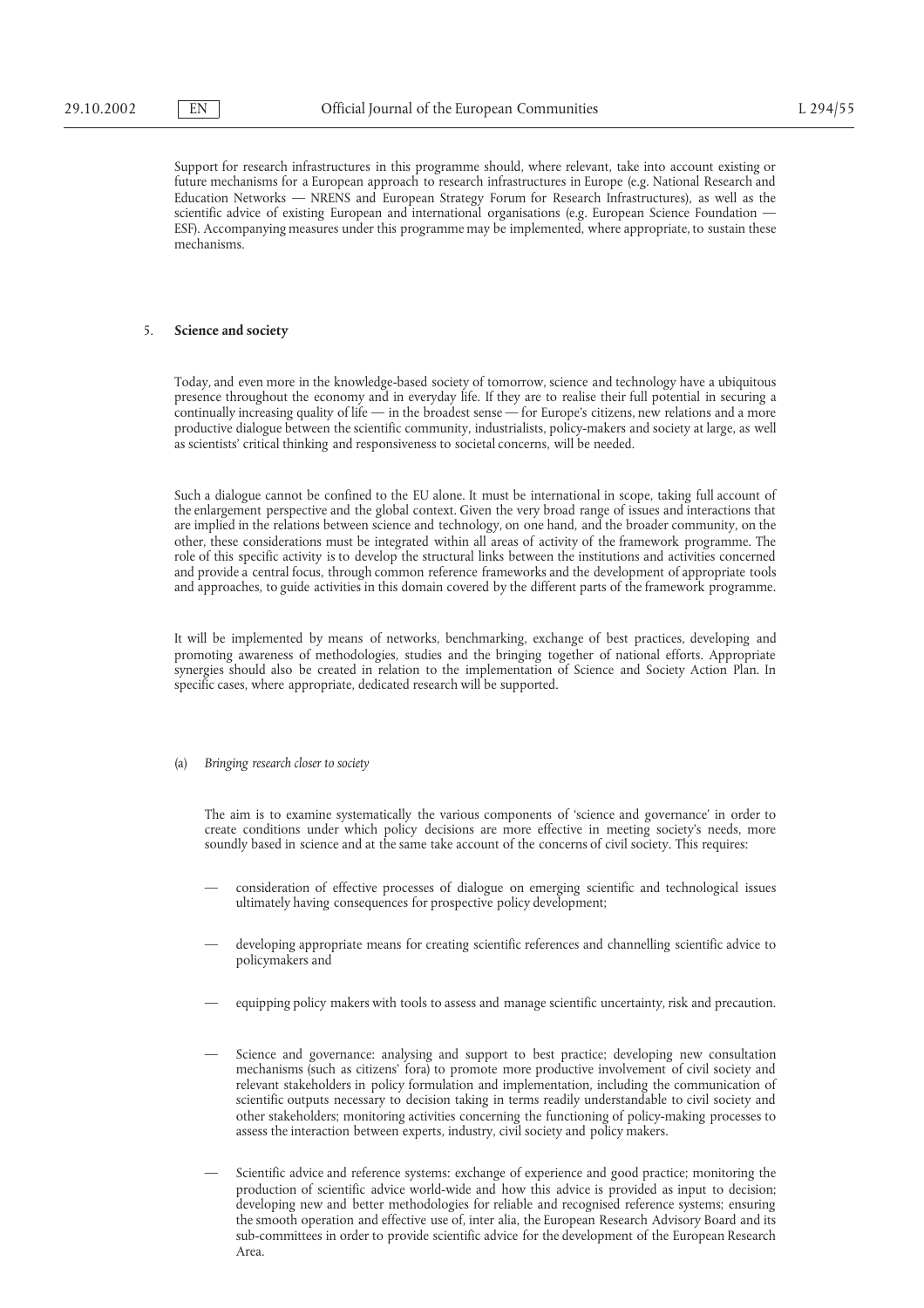### (b) *Responsible research and application of science and technology*

The aim is to ensure that rapidly advancing progress in science is in harmony with fundamental ethical principles. Activities will promote 'responsible research' in Europe, in which the requirements for investigative freedom are better reconciled with social and environmental responsibilities in the development and application of science and technology, as well as the public dialogue, monitoring, and early warning, of ethical and social issues, and risks arising from new technological developments, for the benefit of national and international policy makers and other interested groups.

- Ethics: networking between existing ethics bodies and activities in Europe, and promoting dialogue on ethics in research with other regions in the global context; awareness-raising and training activities in ethics; coordination and development of codes of conduct for research activities and technological developments; research on ethics in relation to science, technology developments and their applications, for example, in relation to information society, nanotechnologies, human genetics and biomedical research and in food technologies.
- Uncertainty, risk and implementing the precautionary principle: analysis and support to best practice in the application of the precautionary principle in different areas of policy making and in the assessment, management and communication of uncertainty and risk.

### (c) *Stepping up the science/society dialogue and women in science*

Support for the responsible development of science and technology requires not only a continued dialogue between the relevant stakeholder, but also better public awareness of scientific and technological advances and their possible implications, and a wider understanding of scientific and innovation culture. There are also particular needs to stimulate young people's interest in science, to increase the attractiveness of scientific careers and to make progress towards gender equality in research, which will also enhance human resources and improve levels of excellence in European research.

- Public understanding and confidence: supporting awareness-raising events and the recognition of achievements in European research; analysis of the factors influencing public opinion, including the role of the media and science communicators; developing new ways of raising public awareness and knowledge; encourage comprehensive 'stakeholder' debates, involving all relevant stakeholders, and stimulate awareness for innovation in society.
- Young people's interest in scientific careers: initiatives to attract the younger generation to participate in the discussion on science and technology and their societal impact and to raise the scientific and technological awareness among youth (for instance, through practical training for students and cooperation with schools); support for the development of better approaches to science for girls and boys within and outside the formal education system and for actions concerning a better understanding of the relative attractiveness and social aspects of taking science as a career.
- Women and Science: actions to stimulate the policy debate at national and regional level to mobilise woman scientists and boost the participation of the private sector; promoting the enhancement of the Gender Watch System and associated activities to promote gender equality throughout the framework programme; specific actions to develop a better understanding of the gender issue in science.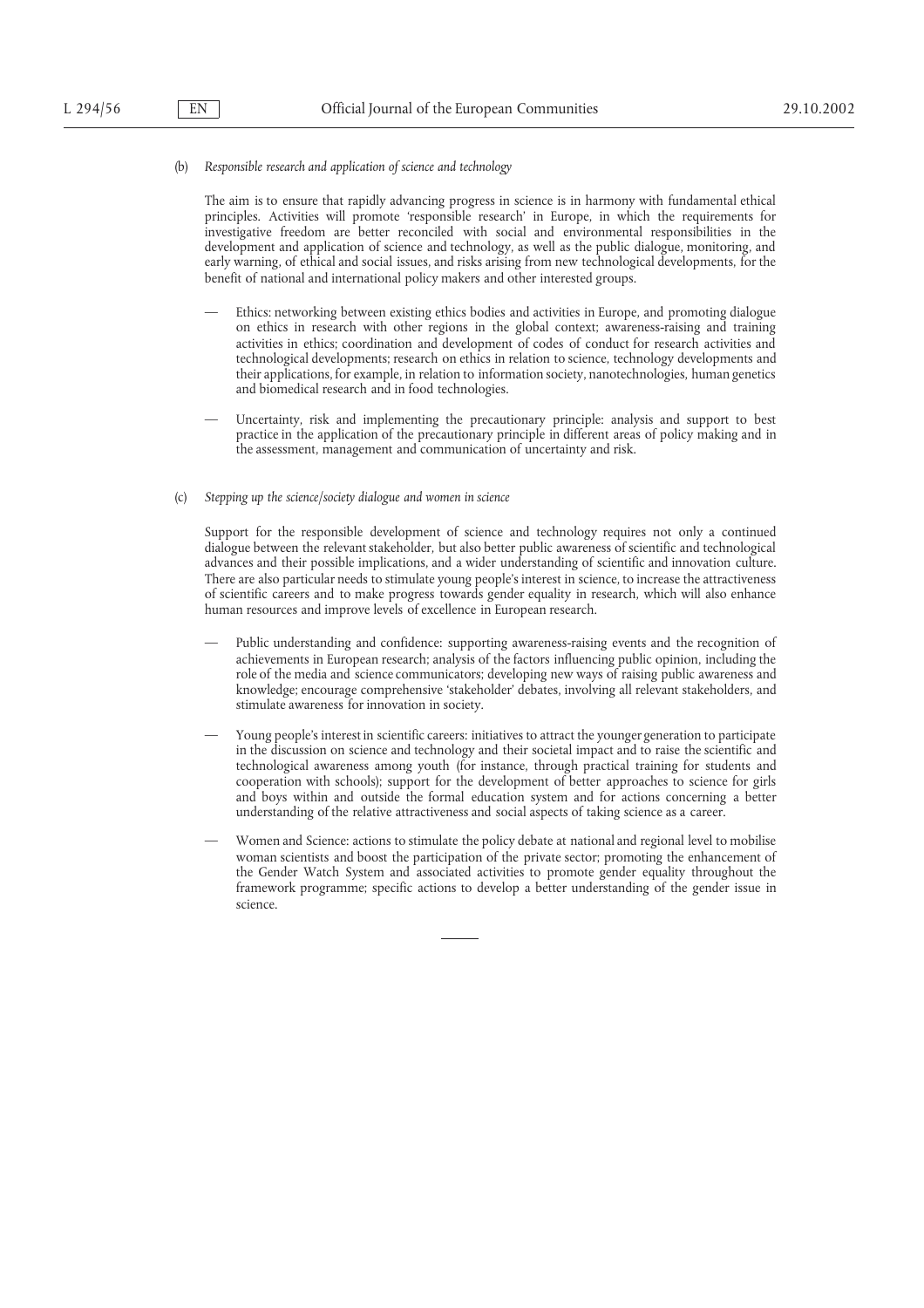# *ANNEX II*

# **INDICATIVE BREAKDOWN OF THE AMOUNT DEEMED NECESSARY FOR THE EXECUTION OF THE SPECIFIC PROGRAMME**

| Types of activities                                                                  | Amount<br>(EUR million) |
|--------------------------------------------------------------------------------------|-------------------------|
| Research and Innovation                                                              | 290                     |
| Human Resources                                                                      | 1 5 8 0                 |
| Research infrastructures                                                             | 655(1)                  |
| Science and society                                                                  | 80                      |
| <b>Total</b>                                                                         | 2605                    |
| $(1)$ Including up to EUR 200 million for the further development of GEANT and GRID. |                         |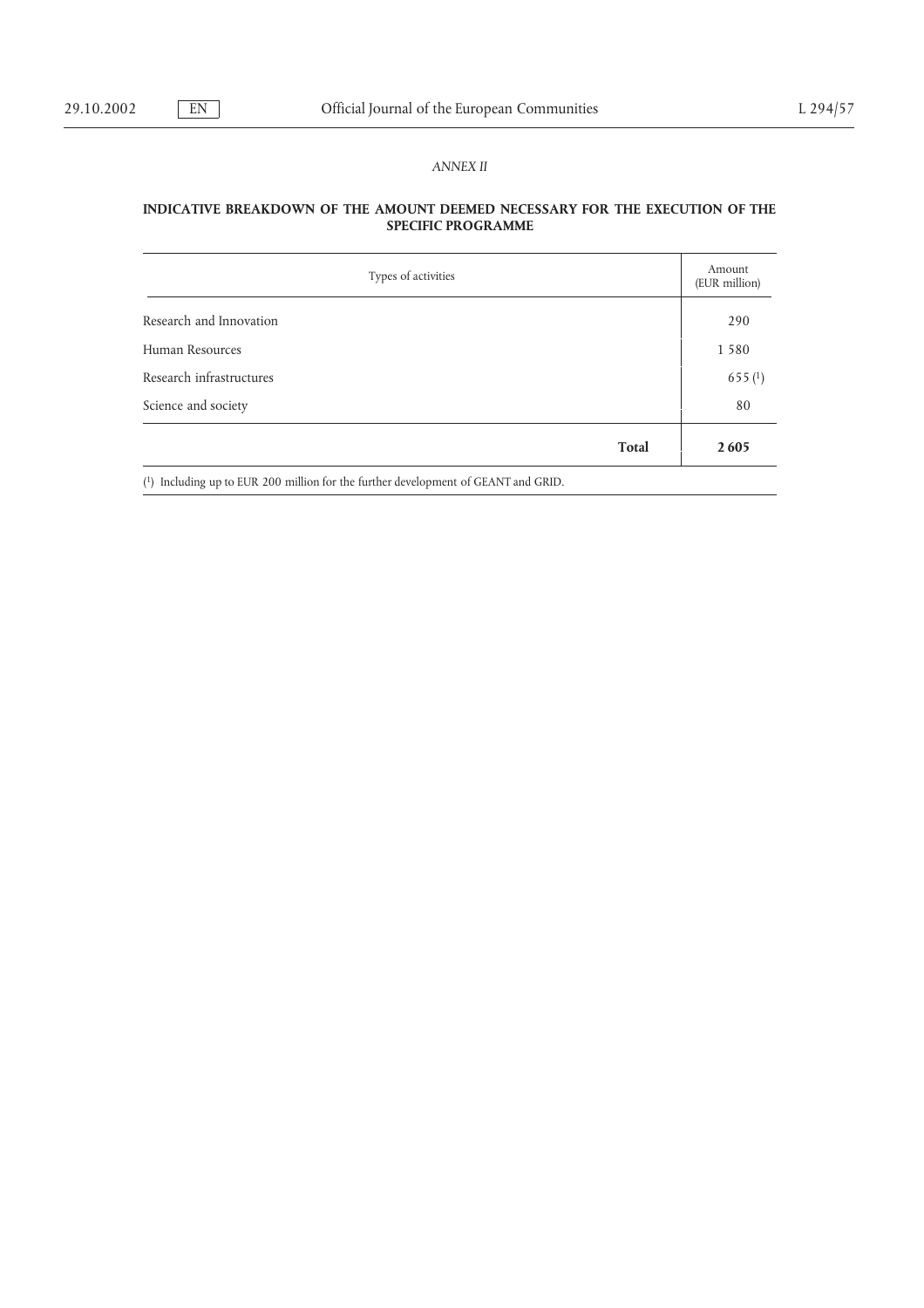### *ANNEX III*

#### **MEANS FOR IMPLEMENTING THE PROGRAMME**

In order to implement the specific programme, and in accordance with Decision No 1513/2002/EC and the rules for participation and dissemination, the Commission may use, across the whole field of science and technology:

- Specific targeted innovation projects implemented in the area of 'Research and innovation'. They are designed to test, validate and disseminate new innovation concepts and methods at the European level.
- Specific targeted research projects implemented in the area of 'Science and society'. They will be sharply focussed and will take either of the following two forms, where relevant for this theme, or a combination of the two:
	- (a) a research and technological development project designed to gain new knowledge either to improve considerably or to develop new products, processes or services or to meet other needs of society and Community policies;
	- (b) a demonstration project designed to prove the viability of new technologies offering potential economic advantage but which cannot be commercialised directly.
- Integrated infrastructure initiatives implemented in the area of 'Research infrastructure'. They will combine in a single action several activities essential to reinforce and develop research infrastructures, in order to provide services at the European level. To this end, they will combine networking activities with a support activity (such as relating to transnational access) or research activities needed to improve infrastructure performance, excluding, however, the financing of investment for new infrastructures, which can only be financed as specific support actions. They will include a component of dissemination of knowledge to potential users, including industry and in particular to SMEs.
- Actions to promote and develop human resources and mobility implemented in the area of 'Human resources and mobility'. They will be targeted at training, development of expertise or transfer of knowledge. They will involve support for actions carried out by natural persons, host structures, including training networks, and also by European research teams.
- Coordination actions implemented in all the areas of the programme. They are intended to promote and support the coordinated initiatives of a range of research and innovation operators aiming at improved integration. They will cover activities such as the organisation of conferences, meetings, the performance of studies, exchanges of personnel, the exchange and dissemination of good practices, setting up information systems and expert groups, and may, if necessary, include support for the definition, organisation and management of joint or common initiatives.
- Specific support actions implemented in all the areas of the programme. They will complement the implementation of the Framework Programme and may be used to help in preparations for future Community research and technological development policy activities including monitoring and assessment activities. In particular, they will involve conferences, seminars, studies and analyses, high level scientific awards and competitions, working groups and expert groups, operational support and dissemination, information and communication activities, or a combination of these, as appropriate in each case. They may also include actions in support of research infrastructure relating to, for instance, transnational access or preparatory technical work (including feasibility studies) and the development of new infrastructure.

The Commission will evaluate the proposals in accordance with the evaluation criteria set out in the abovementioned legal instruments.